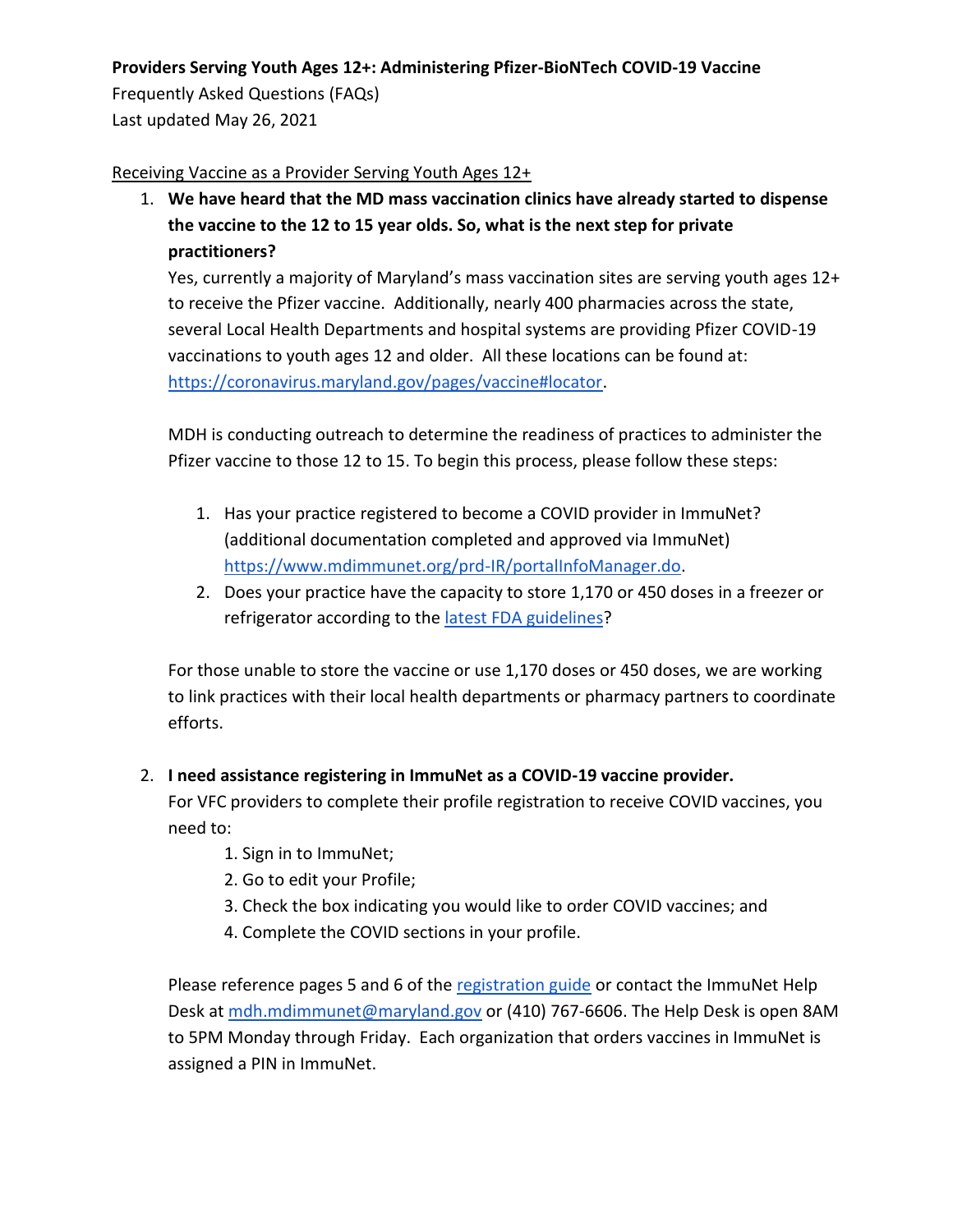### General

# 1. **Which type of vaccine will I receive?**

As a provider serving youth 12 years and older, you will be receiving the Pfizer-BioNTech COVID-19 vaccine. This is the only COVID-19 vaccine currently approved for 12 to 15 year olds. Information on the vaccine is found here: <https://www.fda.gov/media/144413/download>

# 2. **What standard supplies will I receive with the COVID vaccines to help with administration?**

Every time you get additional vaccine doses, you will also receive a shipment with:

- Syringes
- Needles
- Alcohol prep pads
- COVID-19 vaccination record cards for recipients

These supplies will arrive in a separate shipment from the vaccines. There is currently not a way to order more ancillary supplies if you run low.

# 3. **Where can I administer the vaccine?**

You MUST administer vaccine doses only at the site chosen to receive the vaccine. All vaccines allocated and ordered for your practice site are intended for the chosen practice site, and that site only.

# 4. **Which sites are eligible to receive doses?**

Sites that serve youth ages 12 and older are eligible to receive doses. To receive doses, sites will need:

- Approval in ImmuNet and corresponding COVID PIN
- Ensure ImmuNet reporting capabilities have been defined
- Appropriate storage of the Pfizer-BioNTech vaccine. Details are found here: <https://www.fda.gov/media/144413/download>

# 5. **Can I defer participating once eligible?**

Yes, please indicate those details in your survey response, by indicating you would like 0 first/single doses the following week. We will include you in subsequent survey rounds. However, we encourage all providers to push to ready themselves for the program as soon as possible for Maryland to fulfill its ambitious vaccination goals and leave no Marylander behind.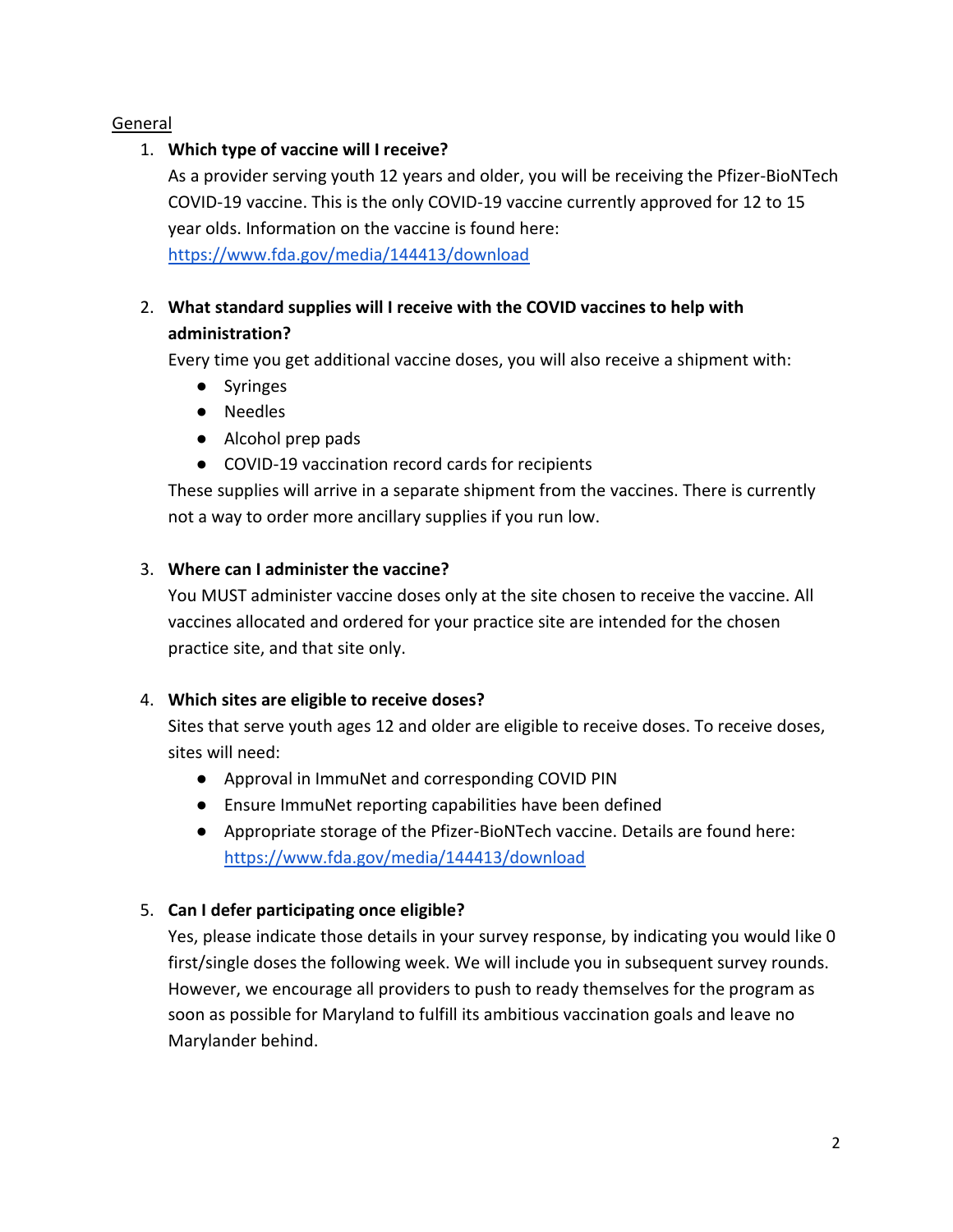#### What is the timing for dose allocations? When should I expect information each week?

1. **How can I make sure I do not receive any vaccines one week if I want to skip a week?**  If you request to receive 0 doses on the survey, you will not be sent any vaccines that week. This will not keep you from receiving doses in future weeks.

#### 2. **Can I request fewer than 1,170 doses?**

Starting in June 2021, limited quantities of 450 Pfizer doses will be available for request. This will be in addition to the option for 1,170 doses.

#### 3. **When do I find out if I get the number of doses I requested each week?**

Vaccine orders must be placed by 12PM (noon) on Tuesdays for orders for the following week. You will receive notification on Friday about how many doses were placed for your practice. If you do not receive notification on Friday, you will not receive any doses the following week. If you request 0 doses in the survey, you are guaranteed to receive 0 doses. Pfizer doses are typically delivered on the following Monday.

# 4. **I missed the survey deadline or would like to make changes after it closes. Can I do that?**

No, our team works with a very lean and refined process to fulfill orders for providers across the state. Late submissions compromise with accuracy and disrupt our statewide process.

#### 5. **By when do I need to administer my vaccine doses?**

As you know, the quicker we administer doses, the better. Your goal should be to administer all your requested vaccines in a given week. That said, we understand not all practices are the same, practices range in size and levels of demand. The primary goal of the program is to not miss any opportunity to vaccinate a patient, and with that it is understood that wastage will occur. Regardless of these differences, we still want all practices to participate, so do not refrain from continuing to request doses if you cannot fully meet this goal every week. Vaccine doses must be utilized by the expiration date, and must be stored appropriately as per [guidelines.](https://www.cdc.gov/vaccines/covid-19/info-by-product/pfizer/downloads/storage-summary.pdf)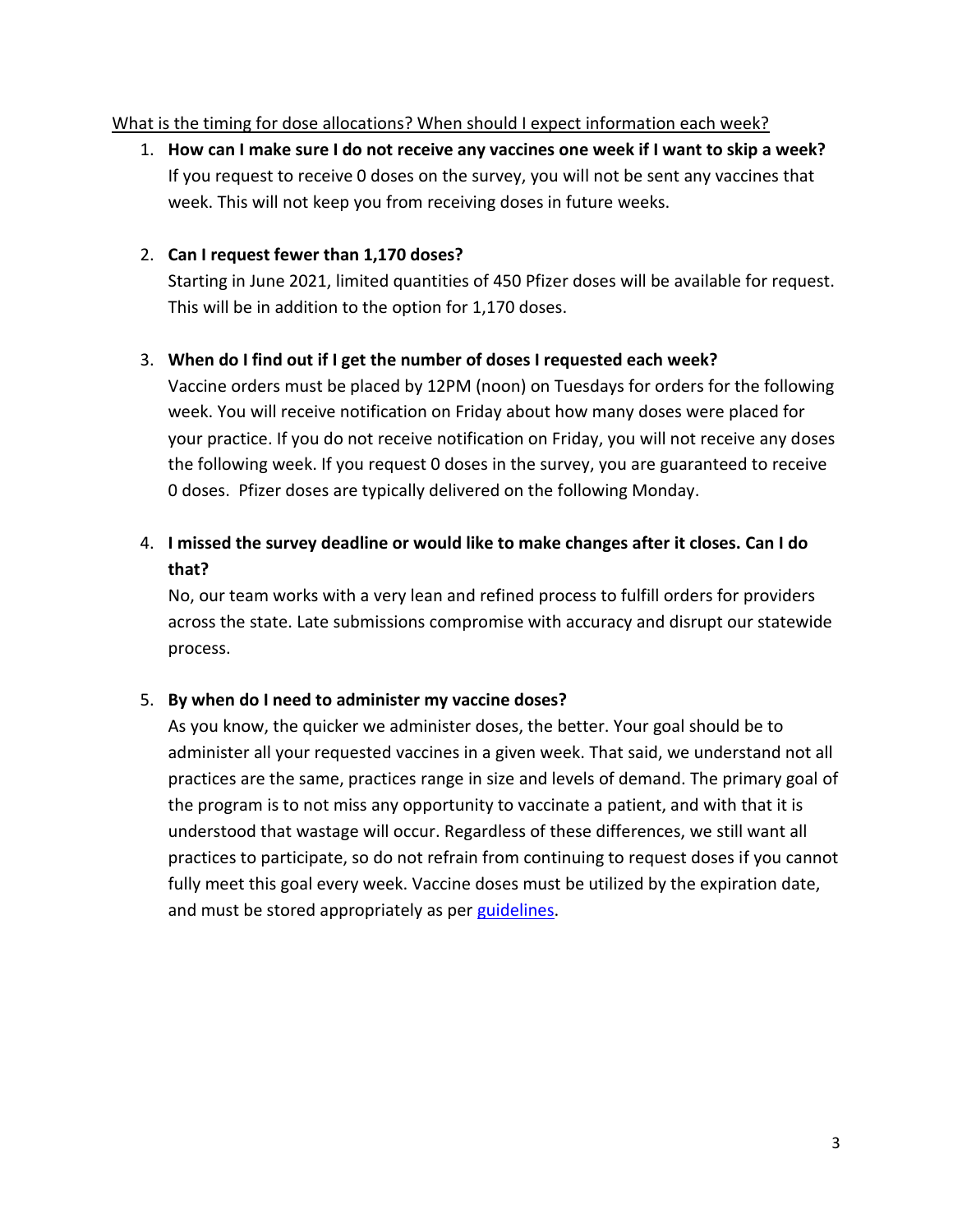### Who Should I Be Vaccinating?

### 1. **Who can I vaccinate?**

The Pfizer-BioNTech COVID-19 vaccine is approved for anyone 12 years and over. More information is found here: [https://www.fda.gov/media/144413/download.](https://www.fda.gov/media/144413/download) We highly urge practices to continue to prioritize their vaccine outreach to those with underlying conditions and African American and Hispanic patients to achieve equity in vaccine administration. You may vaccinate your practice's patients as well as community members, family members, or others who are not patients at your practice.

### 2. **Can I vaccinate patients who do not live in Maryland?**

In general, you may vaccinate patients who live outside of Maryland. Of course, since Maryland gets vaccine allocations from the federal government in proportion to Maryland's population, most patients you vaccinate should live in Maryland. But it is generally acceptable to vaccinate patients who live in other states (including VA, DC, and other nearby states as well). Make sure when you vaccinate patients who live in other states that they will be able to come back to your practice for their second dose appointment.

### 3. **How can I find out my patients' vaccination status?**

You can use the CRISP vaccine tracker [\(https://vacctrac.crisphealth.org](https://vacctrac.crisphealth.org/)) to view your patients' vaccination status and see if they were vaccinated elsewhere. You can use this [quick guide](https://health.maryland.gov/mdpcp/Documents/Vaccine_Tracker_Guide_MDPCP_Vaccine_Pilot.pdf) to understand how to access and use the Vaccine Tracker.

# 4. **How can I use CRISP's Vaccine Tracker to target my COVID vaccine outreach?**  You can filter in CRISP by age, race, and presence of underlying medical conditions to target outreach.

### Operationalizing the Process

### 1. **How should I document vaccinations I administer?**

All doses should be documented and reported to ImmuNet within 24 hours of administration. This can be done through your EHR or through the CSV reporting method. More information about reporting requirements is found here: https://phpa.health.maryland.gov/OIDEOR/IMMUN/Pages/immunet-reporting.aspx

### 2. **How can I make sure I don't end up with wasted vaccine?**

Other practices have found having a long standby list can be helpful to make sure no doses are wasted. However, today many practices are struggling with vaccine hesitancy and low demand. We should remember that the highest priority is to not miss any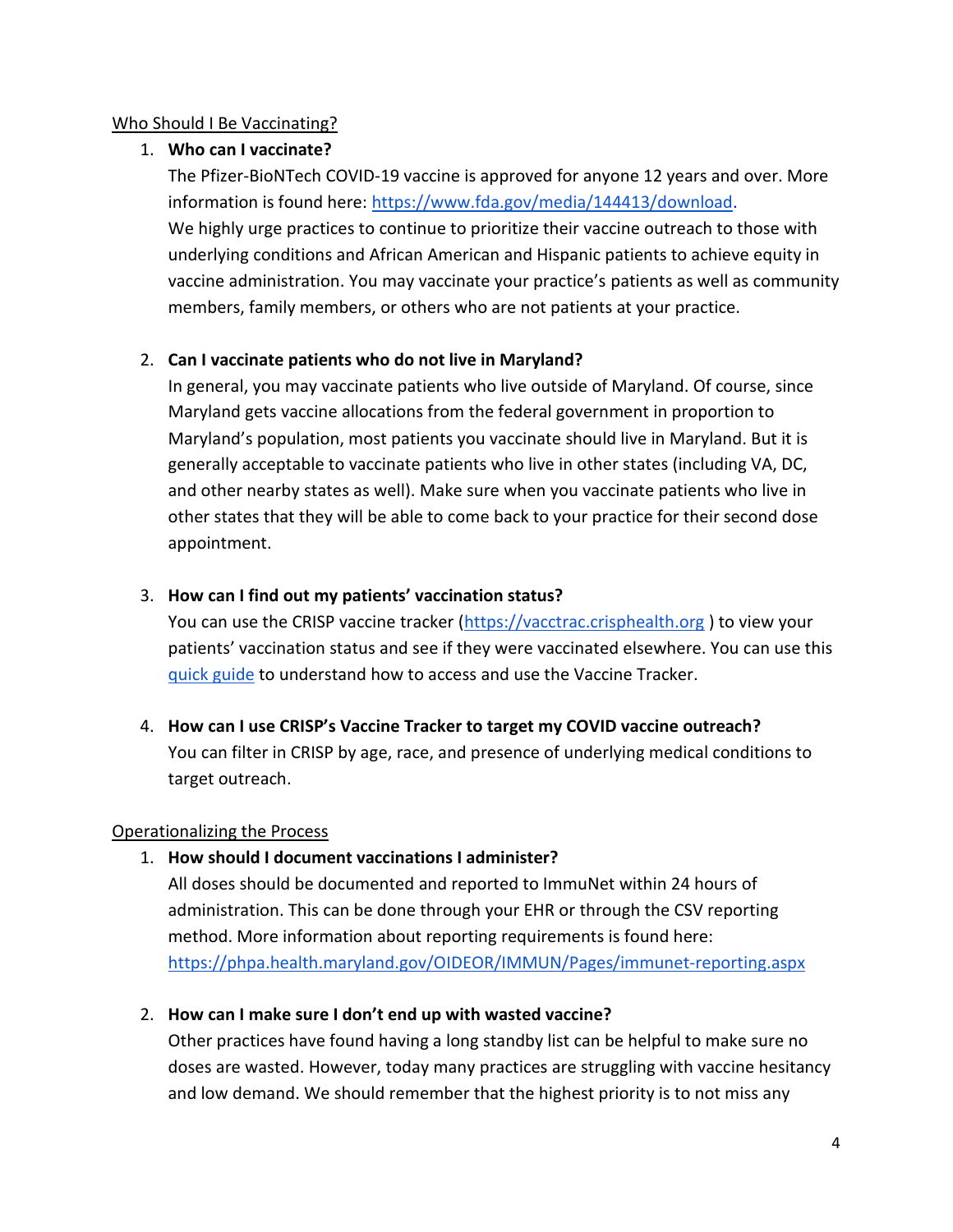opportunity to vaccinate a patient, and *if wastage occurs as a byproduct, that is acceptable*.

#### 3. **Can I transfer vaccines to another facility?**

No. Due to the obstacles of storing the Pfizer vaccine, at this time, all the vaccines allocated and ordered for your private practice are intended for your practice only. Facilities that have ordered doses are strategically selected based on confirmed eligibility and careful analysis of how to best fulfill the State's goals for expeditious and equitable roll-out. MDH is currently exploring how to best handle vaccine transfers among practices. There are strict guidelines and documentation that must be adhered to.

# 4. **What do I do if the vaccine is wasted or vials are providing fewer doses than expected?**

If an accident or situation arises where your vaccines are no longer safe to use you must report this by completing the MDH wastage form [here.](https://www.marylandvfc.org/covid-19-vaccine-excursion-expiration-reporting-form/) Similarly, if your vials draw fewer than the intended amount, you should complete the wastage form.

#### 5. **What do I do if the vials are providing more doses than expected?**

This occurrence is common, do not be alarmed. Continue staying vigilant and extremely cautious in portioning the appropriate vaccine amounts. If this circumstance arises, we encourage you to plan to administer the extra doses to your patient population to further hasten the vaccine rollout. If this is for a two dose regimen, you may be able to get extra doses from the second dose shipment as well. If you do not get extra doses from the second dose shipment, you may use an allocated first dose for that purpose.

### 6. **I've run out of CDC vaccination cards, how do I order more?**

Unfortunately, there is no way to order additional CDC vaccination cards. Please reach out to [mdh.covidvax@maryland.gov](mailto:mdh.covidvax@maryland.gov) and we will aim to provide a PDF of the vaccination cards for you to use. This PDF may not be posted anywhere publicly or shared outside of your office. You are also not able to order any additional ancillary supplies. Like the vaccine, these supplies remain in high demand and limited supply and need to be allocated accordingly.

### 7. **Do I need to get a signed consent form from my patients prior to vaccinating?**

Informed consent must be provided; however, there is no standard consent language for the COVID vaccine. You should use your usual language for informed consent for COVID vaccine administration. You should also distribute the FDA EUA Fact Sheet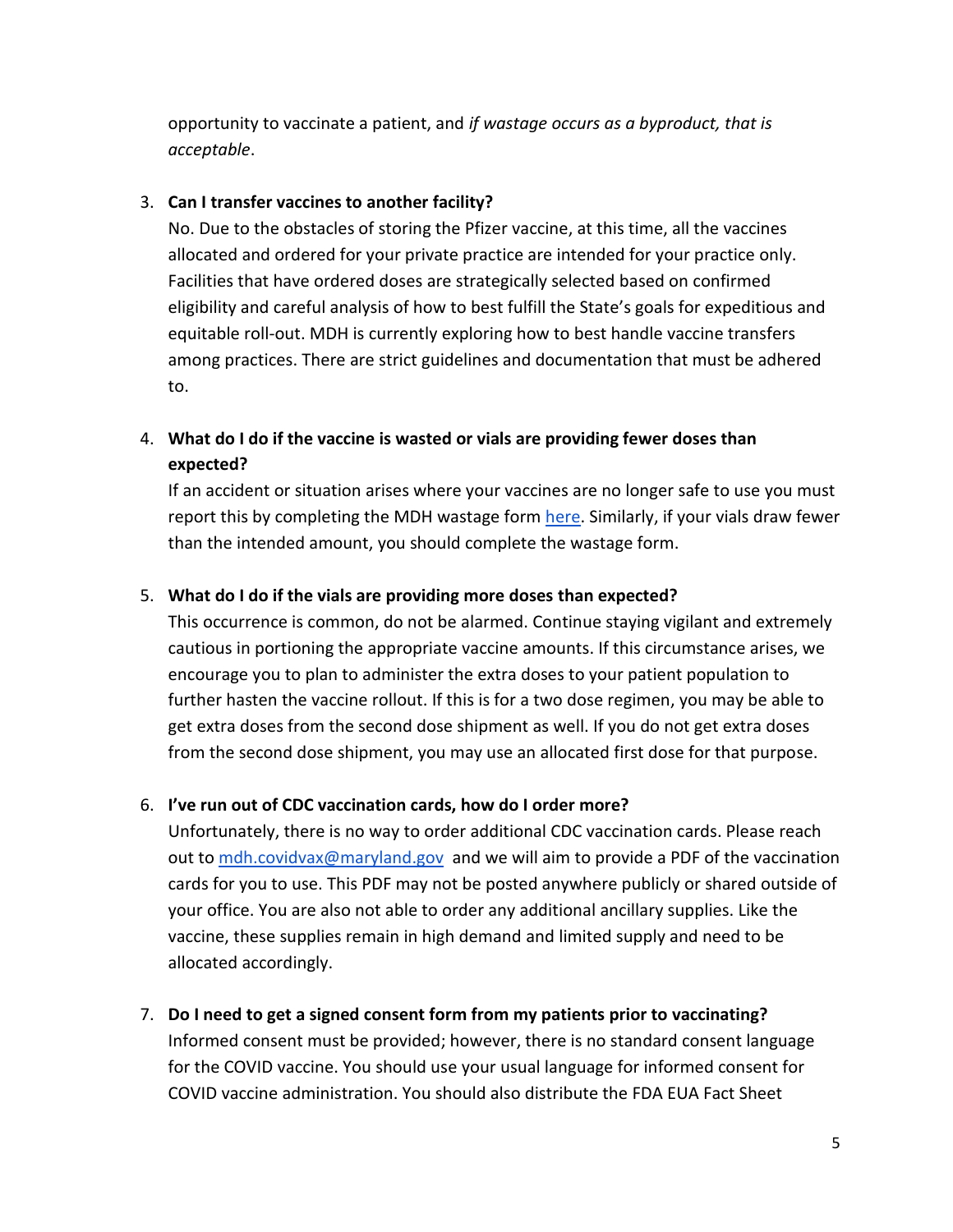information for the relevant vaccine to your patients, as this document answers common questions and patients can make an informed decision about receiving the vaccine. Here is the link to the Pfizer EUA Fact Sheet in [English a](http://labeling.pfizer.com/ShowLabeling.aspx?id=14472&format=pdf)nd [Spanish.](http://labeling.pfizer.com/ShowLabeling.aspx?id=15156)

Additionally, you may use the CDC pre-vaccination screening forms [\(English](https://www.cdc.gov/vaccines/covid-19/downloads/pre-vaccination-screening-form.pdf) and [Spanish\)](https://www.cdc.gov/vaccines/covid-19/downloads/pre-vaccination-screening-form-sp.pdf) to screen patients prior to vaccination. Note that this form does not include a line for signed consent, so you should add your own consent language in addition to these screening forms.

### Billing and Coding

- 1. **Are we able to bill insurance for an administration fee when giving the vaccine?** Yes, you may bill insurance an administration fee. You cannot accept a copay from the patient. As of March 15, Medicare reimbursement amounts to \$40 for a single dose or \$80 for two doses (\$40 per dose).
	- Details from CMS on billing can be found here
	- CPT codes for billing can be found here
	- To collect reimbursement for uninsured patients, you may submit claims to HRSA using the information [here](https://coviduninsuredclaim.linkhealth.com/) 
		- Note that HRSA asks for patient SSN or state identification/driver's license when submitting for reimbursement. If you cannot obtain SSN or other identification for any reason, HRSA also notes that you can attest that you attempted to obtain SSN or other identification but were unable to. See [here f](https://coviduninsuredclaim.linkhealth.com/patient-details.html)or details.

# 2. **Do all private insurers cover the COVID vaccine administration fee?**

The [CARES Act m](https://www.congress.gov/bill/116th-congress/house-bill/748/text)andates comprehensive coverage of COVID-19 vaccination for most people with private health insurance. This applies to all non-grandfathered major medical plans in both the individual/family market and group (employer-sponsored) market.

# 3. **Grandfathered Plans**

The CARES Act does not apply to [grandfathered h](https://www.verywellhealth.com/grandfathered-health-plans-4582142)ealth plans. These are plans purchased on or before March 23, 2010, and account for roughly 14% of all employer-sponsored health plans in the United States. For these plans, COVID-19 testing is covered with no cost-sharing for the duration of the public health emergency under the Families First Coronavirus Response Act. What may not be covered is the cost of the vaccine or its administration. *See question below for how to get reimbursed if you are denied claims from private insurers.*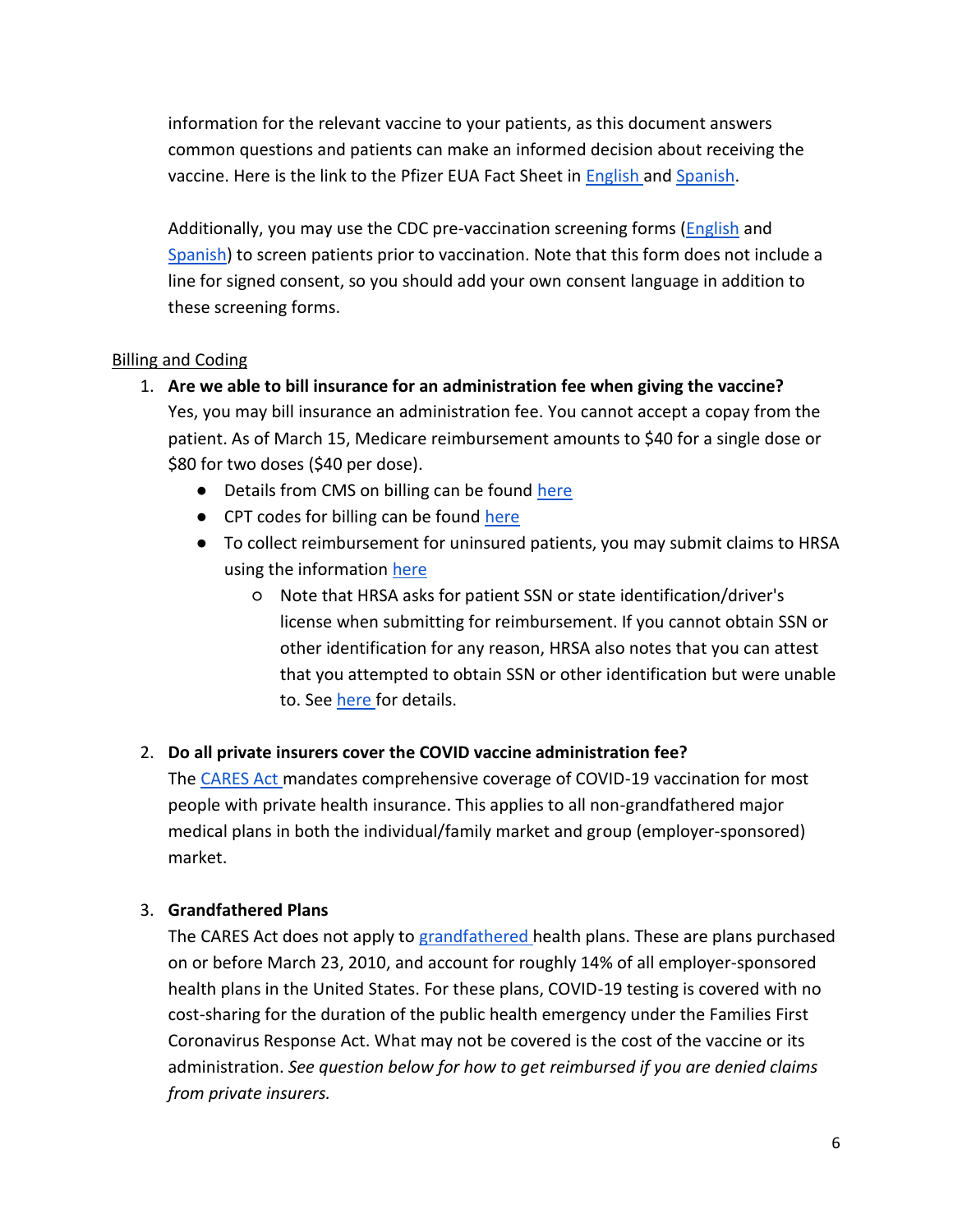### 4. **Private insurers are denying claims I submitted. What can I do?**

There is a HRSA program called the Coverage Assistance Fund to reimburse COVID vaccine providers for any private insurance plans that have denied coverage for a patient for the COVID vaccine administration fee. See [here f](https://www.hrsa.gov/covid19-coverage-assistance)or details on how to submit these claims to HRSA for reimbursement. Note that this is a different portal from the HRSA reimbursement for uninsured patients.

5. **Can my practice bill private insurance that is not in-network for my practice?**  Yes, you [may b](https://www.mercer.com/our-thinking/law-and-policy-group/covid-19-vaccine-considerations-for-group-health-plans.html)ill private insurance that is out-of-network for your practice.

#### Storage

#### **1. How do we safely store the vaccine?**

FDA has amended the Pfizer emergency use authorization (EUA) to allow undiluted, thawed Pfizer COVID-19 vaccine vials to be stored in the refrigerator at 2°C to 8°C (35ºF to 46ºF) for up to 1 month. The Pfizer COVID-19 vaccine vials must remain undiluted to remain at 2°C to 8°C (35ºF to 46ºF) for 1 month. The up to 1-month 2°C to 8°C (35ºF to 46ºF) storage duration must be within the labeled expiration date (i.e., not cumulative).

Step down storage and handling for Pfizer COVID-19 vaccines is now as follows:

- 1. All Pfizer configurations are shipped ultra-cold.
- 2. Ultra-cold (-70°C) may be stored in an ultra-low temperature (ULT) freezer or temporarily in the shipper with regular dry ice replenishment.
- 3. Frozen (-20°C) Pfizer COVID-19 vaccine vials may remain frozen at -20°C for up to 2 weeks. (unchanged)
- 4. Refrigerated ( 2°C to 8°C ) (35ºF to 46ºF) Pfizer COVID-19 undiluted vaccine vials may remain at 2°C to 8°C (35ºF to 46ºF) for 1 month (31 days).

*Total storage time for Pfizer in the freezer and refrigerator should not exceed 45 days.* More information about revised storage is found at: [https://www.cdc.gov/vaccines/covid-19/info-by](https://www.cdc.gov/vaccines/covid-19/info-by-product/pfizer/downloads/storage-summary.pdf)[product/pfizer/downloads/storage-summary.pdf](https://www.cdc.gov/vaccines/covid-19/info-by-product/pfizer/downloads/storage-summary.pdf)

2. **What are the freezer specifications and temperature monitoring requirements for COVID-19 vaccine storage?**

COVID-19 vaccination providers must have proper storage and temperature monitoring equipment to meet the specific needs of the COVID-19 vaccine product(s) they have in their inventory. This includes the correct vaccine storage unit(s), whether a refrigerator, regular freezer, or ultra-cold freezer. Purpose-built, also referred to as "pharmaceutical-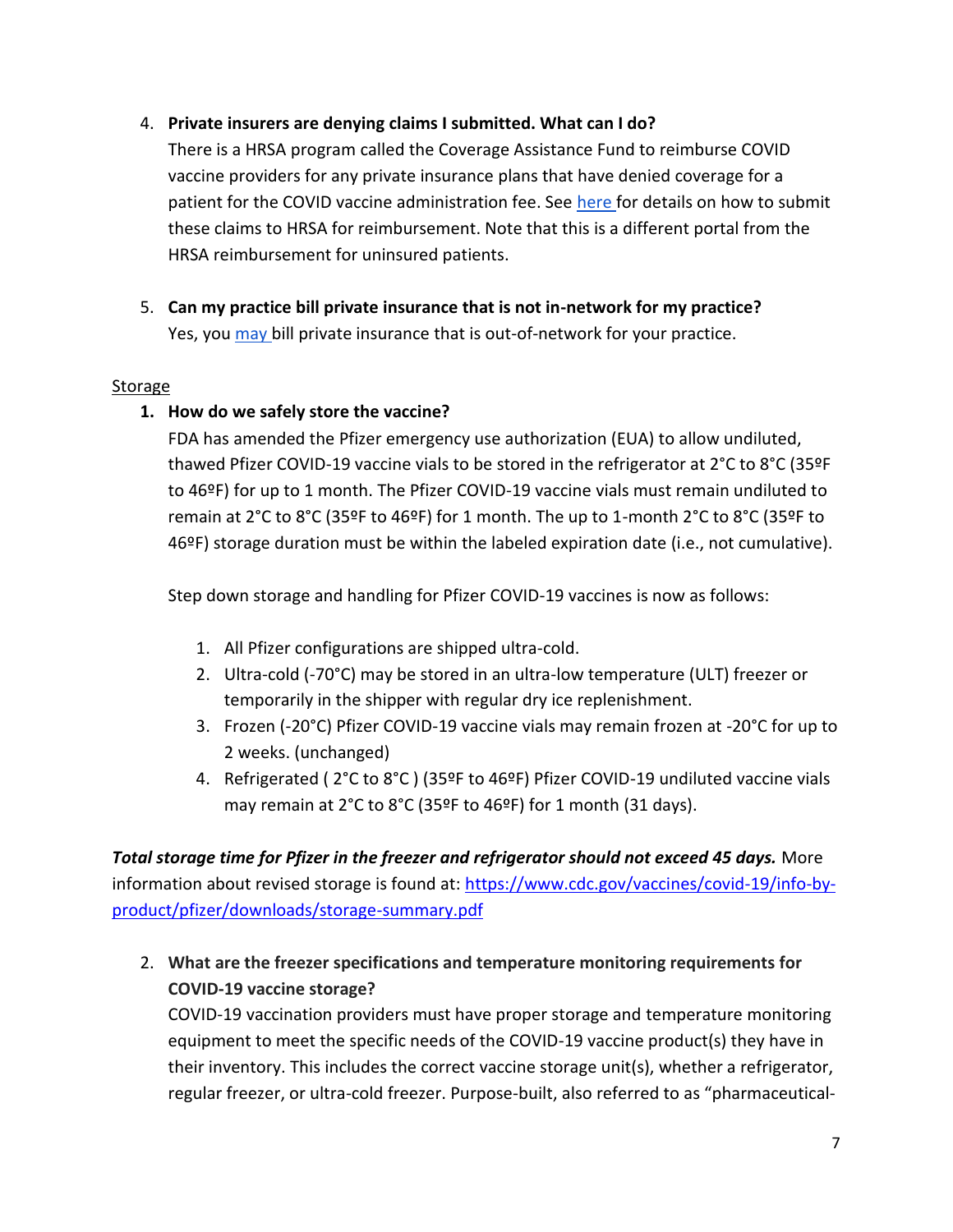grade," units are preferred and designed specifically for storage of biologics, including vaccines. This can be either a stand-alone freezer or a household size combination unit with a freezer. The registered COVID provider must have a freezer to store COVID -19 vaccination. Vaccines cannot be stored in a dorm style unit.

It is essential for each vaccine storage unit to have a temperature monitoring device (often referred to as digital data loggers or DDL devices) to ensure that vaccines are stored within the correct temperature range. Staff must check and record temperatures at the beginning of each workday to determine if any excursions have occurred since the last temperature check. These devices should include a minimum and a maximum reading. More information about digital data loggers is found in the CDC's [Vaccine](https://www.cdc.gov/vaccines/hcp/admin/storage/toolkit/index.html)  [Storage and Handling Toolkit.](https://www.cdc.gov/vaccines/hcp/admin/storage/toolkit/index.html)

Any temperature reading outside the range recommended by the manufacturer is considered a temperature excursion and requires immediate action. To determine whether a vaccine is likely to still be viable, COVID-19 vaccine manufacturers will analyze information about the magnitude of the temperature excursion, including the total amount of time that temperatures were out of range.

3. **Is there any requirement that each freezer get registered in some way with the state or federal governments?**

MDH's Center for Immunization reviews the storage unit the COVID Provider identified in their ImmuNet registration to ensure that the COVID Provider has an acceptable storage unit at the time of registration.

4. **The shipping container allows you to recharge temperature every 5 days with dry ice for a total of 30 days per training video. Can we keep half of the shipment in the shipping container recharging with dry ice until it's time to get ready to administer 2nd doses?**

FDA has amended the Pfizer emergency use authorization EUA) to allow undiluted, thawed Pfizer COVID-19 vaccine vials to be stored in the refrigerator at 2°C to 8°C (35ºF to 46ºF) for up to 1 month (31 days). We recommend storing the Pfizer vaccine vials in a freezer (-20°C) for up to 2 weeks and a refrigerator (2°C to 8°C ) (35ºF to 46ºF) for up to 31 days rather than using the shipping container. Total storage time for Pfizer in the freezer and refrigerator should not exceed 45 days.

Due to the revised storage instructions from the FDA, the manufacturers are requesting the thermal shipping container be returned within 10 days. Follow the manufacturer's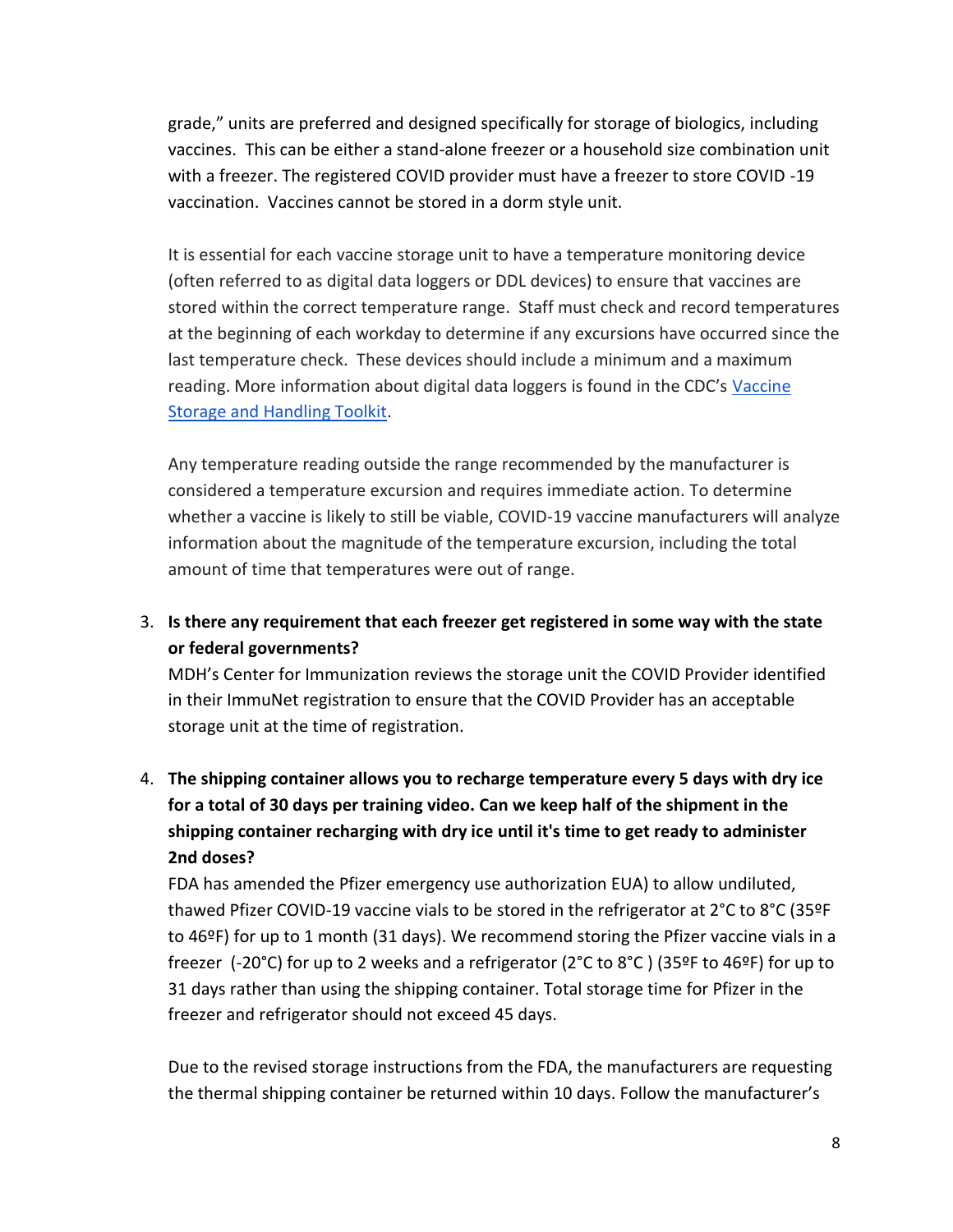instructions for returning; a return shipping label will be included in the shipping container at delivery.

More information about revised storage is found on the Pfizer Fact Sheet for Healthcare Providers: <https://www.fda.gov/media/144413/download>

5. **Is it possible to get the dimensions of a tray of vaccine so that we can confirm how many we can store?**

Pfizer can be ordered in doses of 1,170 or 450. An order of 1,170 doses comes as 195 multidose vials, 6 doses per vial. The dimensions of a vaccine tray is approximately 9 in x 9 in x 1.5 in. An order of 450 doses comes in 3 trays with each tray containing 25 multidose vials. Each tray is approximately 3.5 in X 3.5 in X 1.5 in.

More information may be found at: [Pfizer-BioNTech COVID-19 Vaccine Storage and](https://www.cdc.gov/vaccines/covid-19/info-by-product/pfizer/downloads/storage-summary.pdf)  [Handling Summary \(cdc.gov\)](https://www.cdc.gov/vaccines/covid-19/info-by-product/pfizer/downloads/storage-summary.pdf)

6. **Do you know if the CDC will provide a deep freezer to store vaccines? If so, how do we go about getting set up?**

At this time, providers must provide their own ultra-low temperature freezers. Vendors can be found here:<https://www.cvdvaccine-us.com/product-storage-and-dry-ice>

### Becoming a COVID-19 Vaccine Provider

# 1. **Are providers required to report COVID-19 vaccinations in ImmuNet?**

Yes, all administered doses of COVID-19 vaccines must be reported to ImmuNet per the CDC Provider Agreement and within 24 hours per the Governor's Executive Order 21-01- 05-01. To meet this requirement, the most efficient options to report to ImmuNet are through Electronic Health Records (EHRs) or CSV file uploads. For more information on reporting, please visit:

<https://phpa.health.maryland.gov/OIDEOR/IMMUN/Pages/immunet-reporting.aspx>

- 2. **Are there training or video tutorials available on vaccine administration?** Yes, there are several options for training, including:
	- Centers for Disease Control and Prevention (CDC)'s "You Call the Shots!" Training Modules fo[r](https://www2.cdc.gov/vaccines/ed/vaxadmin/va/ce.asp) [Vaccine Administration](https://www2.cdc.gov/vaccines/ed/vaxadmin/va/ce.asp) an[d](https://www2a.cdc.gov/nip/isd/ycts/mod1/courses/sh/ce.asp) [Vaccine Storage and Handling](https://www2a.cdc.gov/nip/isd/ycts/mod1/courses/sh/ce.asp)
	- CDC's updated training modules for Pfizer, Moderna and Janssen training module: [COVID-19 Vaccine Training Modules \(cdc.gov\)](https://r20.rs6.net/tn.jsp?f=001AjxGhS8nJsWqUjxM_39xOK-nijoFWrkxUu_ZbeXi3b0xh2shWS04MVzLzyTEgM2s4HdaHGQvDVtesFyKHBtuz-FL768jmP7MEfrFxqLPJm4MH0nU_7iYo3hxLsXjWJQajpsQlLykecSxhysVCUPje5mTrdqaHhCaGQSitcX1KZjmNLzLdHBV3w==&c=D-g1HAqoQXYLUlvdC3F9NfKk34IgaMYReCp743QPYwyP-XtEOyBg5g==&ch=iThDhWxKSVkIcVGOEsI_5ZUCPMVLLpMRVlFdTpqvZ1_HZHFXhGKtYg==)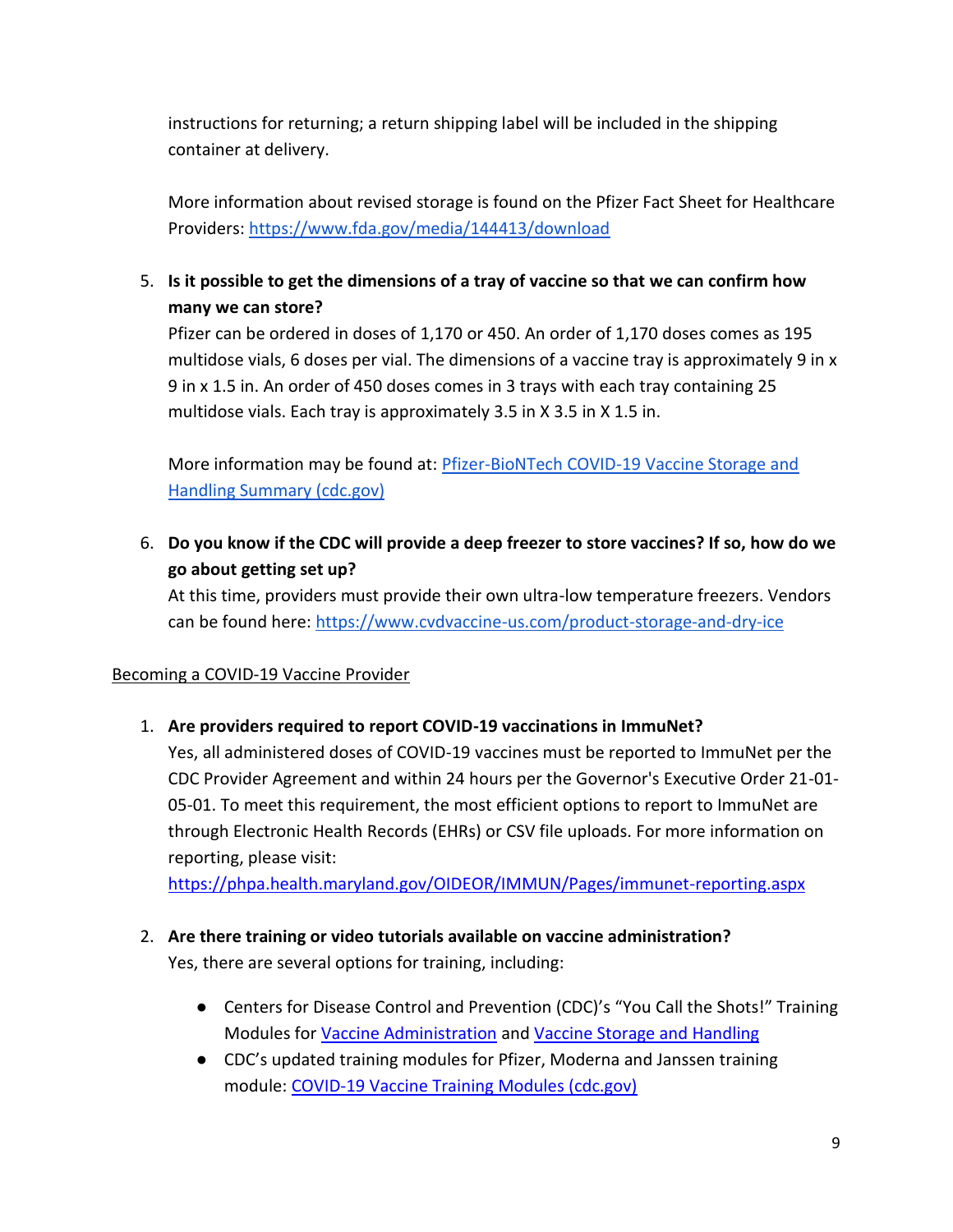- Pfizer BioNTech: [Preparation and Administration Video](https://www.cvdvaccine-us.com/dosing-and-administration)
- Additional training is being prepared by MDH. We will provide updated information as soon as possible.

#### Partnering with Others

1. **I am willing to serve as a vaccination clinic to others outside of my patient panel, once I understand how that process works in terms of logistics, documentation and reimbursement.**

If you are willing to open your clinic to those outside of your patient panel, it would be your responsibility to organize all of the logistics to complete the vaccinations. This includes ordering the vaccine, storing the vials, and scheduling first and second dose appointments. If you would like to explore partnerships with other practices, please reach out to your local health department or local pharmacies. Information about reimbursement may be found at:

- <https://www.hrsa.gov/covid19-coverage-assistance>
- <https://www.hrsa.gov/coviduninsuredclaim>
- [Coding for COVID-19 Vaccine Shots | CMS](https://www.cms.gov/medicare/covid-19/coding-covid-19-vaccine-shots)

### 2. **Can I distribute the vaccine I receive to other providers?**

At this time, providers should not distribute vaccine ("redistribute") to other providers. If a provider cannot order vaccine on their own, MDH highly recommends working with local health departments to coordinate vaccine distribution. Further information about redistribution possibilities will be forthcoming.

#### **Other**

- 1. **How can patients view their vaccination records (COVID and otherwise) online?**  Patients can view their immunization records online via Maryland MyIR (stands for My Immunization Record). MyIR gets data directly from ImmuNet. You can instruct patients to go to<https://md.myir.net/> , click "Register Today", and follow the prompts to view their immunization records.
- 2. **How do I add my practice to the [Maryland COVID-19 Vaccination Sites map](https://maryland.maps.arcgis.com/apps/instant/nearby/index.html?appid=0dbfb100676346ed9758be319ab3f40c) public listing?**

The weekly survey will ask if you would like your practice added to the public map. Please provide enough information (practice name, address, and appointment information) for a public listing.